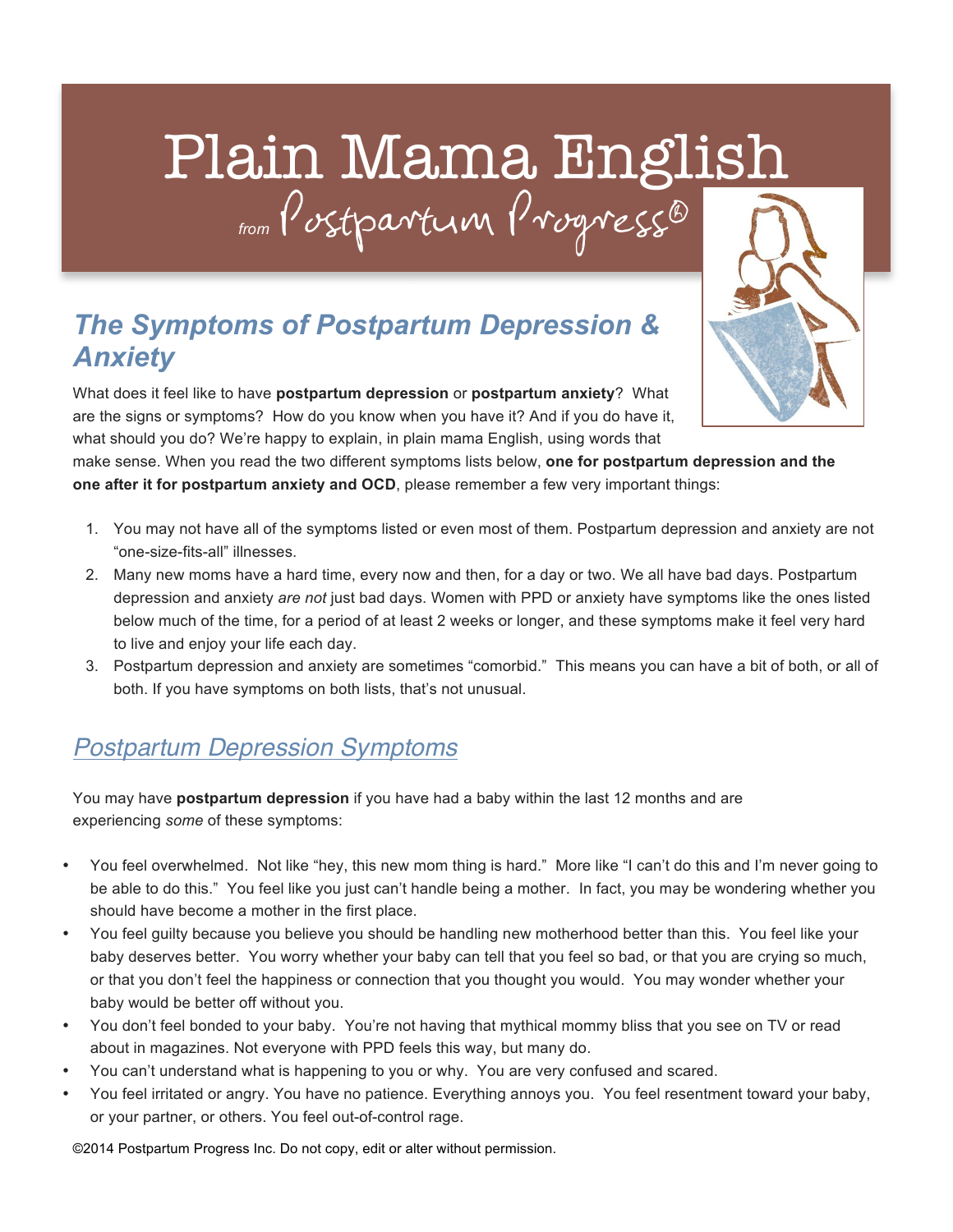- You feel nothing, just emptiness and numbness. You are just going through the motions.
- You feel sadness to the depths of your soul. You can't stop crying, even when there's no real reason to be crying.
- You feel hopeless, like your situation will never ever get better. You feel weak and defective, like a failure.
- You can't bring yourself to eat, or perhaps the only thing that makes you feel better is eating.
- You can't sleep when the baby sleeps, nor can you sleep at any other time. Or maybe you can fall asleep, but you wake up in the middle of the night and can't go back to sleep no matter how tired you are. Or maybe all you can do is sleep and you can't seem to get out of bed to get the most basic things done. Whichever it is, your sleeping is completely screwed up and it's not just because you have a newborn.
- You can't concentrate. You can't focus. You can't think of the words you want to say. You can't remember what you were supposed to do. You can't make a decision. You feel like you're in a fog.
- You feel disconnected. You feel strangely apart from everyone for some reason, like there's an invisible wall between you and the rest of the world.
- Maybe you're doing everything right. You are exercising. You are taking your vitamins. You have a healthy spirituality. You do yoga. You're thinking "Why can't I just get over this?" You feel like you should be able to snap out of it, but you can't.
- You might be having thoughts of running away and leaving your family behind. Or you've thought of driving off the road, or taking too many pills, or finding some other way to end this misery.
- You know something is wrong. You may not know you have a perinatal mood or anxiety disorder, but you know the way you are feeling is NOT right. You think you've "gone crazy".
- You are afraid that this is your new reality and that you've lost the "old you" forever.
- You are afraid that if you reach out for help people will judge you. Or that your baby will be taken away.

#### *Postpartum Anxiety & OCD*

You may have **postpartum anxiety** or **postpartum OCD** if you have had a baby within the last 12 months and are experiencing *some* of these symptoms:

- Your thoughts are racing. You can't quiet your mind. You can't settle down. You can't relax.
- You feel like you have to be doing something at all times. Cleaning bottles. Cleaning baby clothes. Cleaning the house. Doing work. Entertaining the baby. Checking on the baby. Organizing things.
- You are worried. Really worried. All. The. Time. Am I doing this right? Will my husband come home from his trip? Will the baby wake up? Is the baby eating enough? Is there something wrong with my baby that I'm missing? No matter what anyone says to reassure you it doesn't help.
- You may be having disturbing thoughts. Thoughts that you've never had before. Scary thoughts that make you wonder whether you aren't the person you thought you were. They fly into your head unwanted and you know they aren't right, that this isn't the real you, but they terrify you and they won't go away. These thoughts may start with the words "What if …"
- You are afraid to be alone with your baby because of scary thoughts or worries. You are also afraid of things in your house that could potentially cause harm like knives or stairs, and you avoid them.
- You may feel the need to check things constantly. Did I lock the door? Did I lock the car? Did I turn off the oven? Is the baby breathing?
- You may be having physical symptoms like stomach cramps or headaches, shakiness or nausea. You might even have panic attacks.
- You feel like a captive animal, pacing back and forth in a cage. Restless. On edge.

©2014 Postpartum Progress Inc. Do not copy, edit or alter without permission.